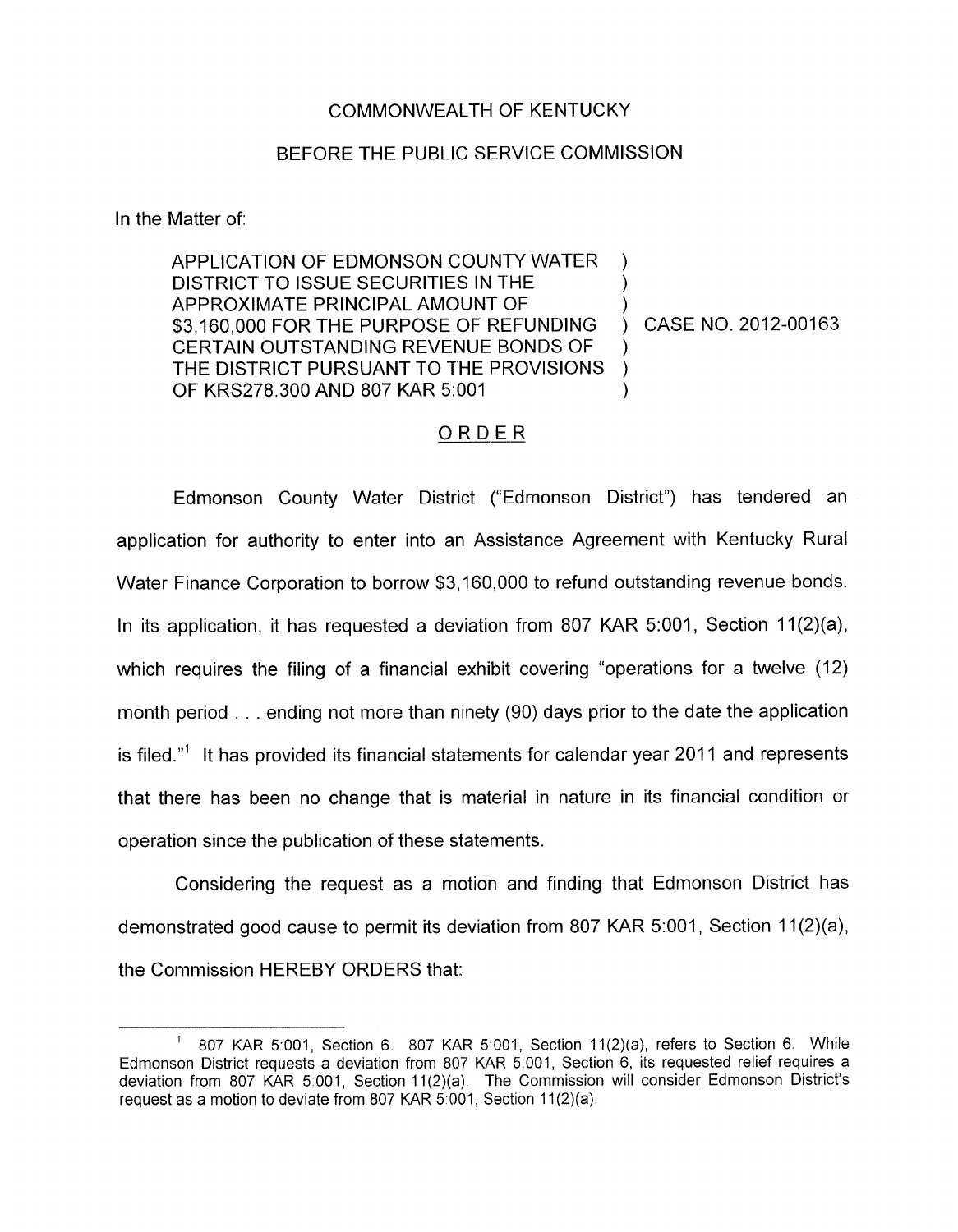1. Edmonson District's motion to deviate from 807 KAR 5:001, Section  $11(2)(a)$ , is granted.

2. Edmonson District's application is considered filed as of the date of this Order.

By the Commission



**ATTE** Exec

Case **No.** 2012-00163